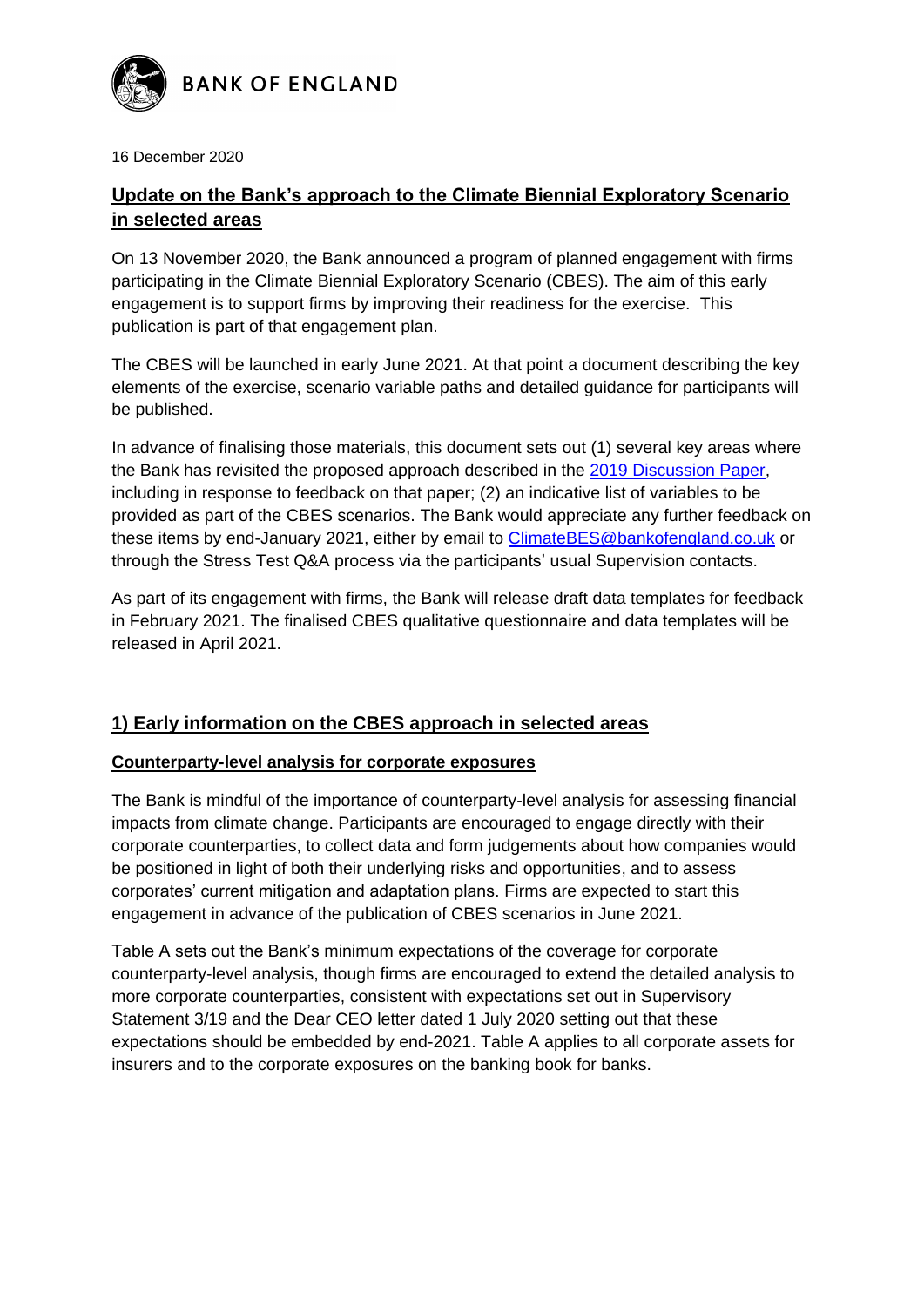| <b>Tier</b>   | <b>Coverage</b>                                                                                                                                                                                                                                                                                       | <b>Approach</b>                                                                                                                                                                                                                                                                                                                                                                                                                                    |
|---------------|-------------------------------------------------------------------------------------------------------------------------------------------------------------------------------------------------------------------------------------------------------------------------------------------------------|----------------------------------------------------------------------------------------------------------------------------------------------------------------------------------------------------------------------------------------------------------------------------------------------------------------------------------------------------------------------------------------------------------------------------------------------------|
| <b>Tier 1</b> | At least:<br>Top 100 non-financial<br>corporate exposures.<br>Plus 3 largest companies in<br>$\bullet$<br>each of the sectors most<br>impacted in the CBES<br>scenarios (e.g. airlines; oil and<br>gas, car manufacturers) if not<br>already in the top 100.<br>Plus 5 largest financial<br>exposures | Counterparty-level analysis. Participants are<br>encouraged to use, for example, cash-flow<br>analysis, publicly reported firm-level data,<br>data counterparties publish to meet the<br>recommendations by the Task Force on<br>Climate-related<br>Financial<br>Disclosures,<br>climate scenario variables for<br>detailed<br>transition<br>and<br>risks,<br>physical<br>and<br>judgements based on directly engaging with<br>the counterparties. |
| Tier 2        | Corporate exposures not captured<br>in Tier 1.                                                                                                                                                                                                                                                        | extrapolation and portfolio-level<br>Some<br>analysis would be expected. For example,<br>may split their exposures into<br>firms<br>segments of corporates facing similar risks.<br>Within each segment, firms would conduct<br>engagement for a<br>subset<br>client<br>of<br>counterparties; and extrapolate<br>their<br>findings to the rest of the segment. Some<br>thematic modelling would also be allowed<br>for smaller exposures and SMEs. |

|  |  |  |  | Table A Minimum expectations for the analysis of corporate counterparties |
|--|--|--|--|---------------------------------------------------------------------------|
|--|--|--|--|---------------------------------------------------------------------------|

This tiered approach is more flexible than the proposal set out in the Discussion Paper (whereby firms would be expected to conduct counterparty‑level assessment for 80% of participants' corporate exposures)**.** This revision recognises the feedback to the discussion paper, which emphasised that completion of the analysis at such detailed level for 80% of corporate exposures would be very resource-intensive within the CBES timelines, especially in the face of significant data gaps.

The CBES qualitative questionnaire will include a question about the number of counterparties – and the proportion of their corporate exposures – that participating firms were able to analyse at a detailed, counterparty-level. An assessment of each firm's coverage in this regard will form part of the assessment of their risk management capabilities. The Bank will not publish the projected financial impacts of individual firms. However, the Bank will assess whether there is value in disclosing firm-level metrics to help illustrate differences in risk management capabilities that can drive improvements across the sector. One such example might be the firms' ability to assess individual counterparty impacts.

## **Portfolio alignment**

When conducting counterparty-level data collection and analysis for the CBES, participants will assess their counterparties' current activities, which will include estimating their contributions to climate change. This assessment will bring participants a step closer towards estimating portfolio alignment metrics, which aim to measure the alignment of a portfolio with climate targets or a specified benchmark.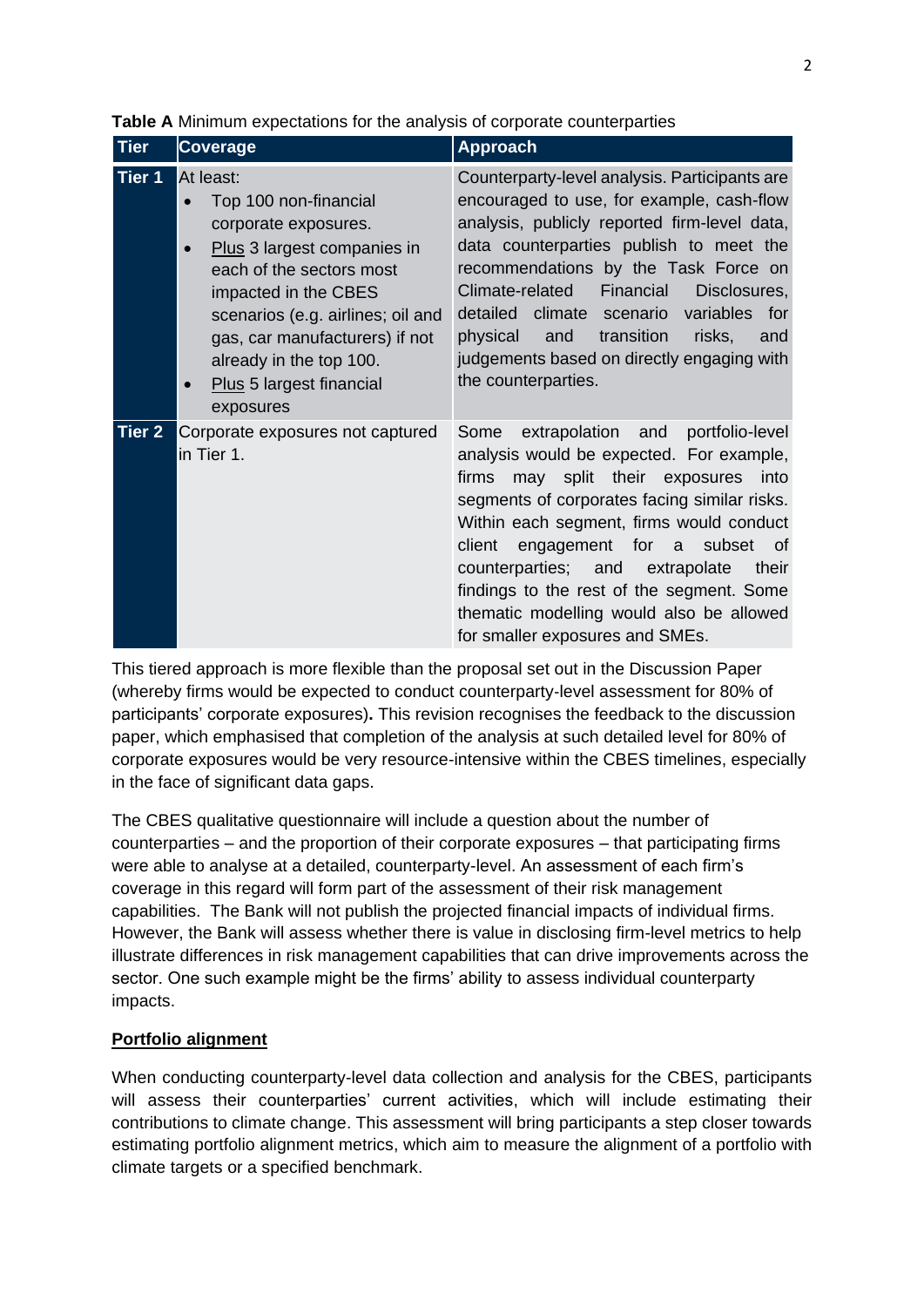The Bank recognises, however, that making portfolio alignment metrics robust will require significant improvements in data and other inputs, as well as further development of methodologies. This point was also raised in the feedback on the Discussion Paper. Hence, in recognition of the feedback on the Discussion Paper, firms will not be expected to estimate temperature alignment metrics for their portfolios as part of the CBES.

The Bank expects firms to continue working to address the methodological and data gaps and intends to use the CBES qualitative questionnaire to ask participants about their progress towards estimating portfolio alignment metrics. The questionnaire will also ask about any outstanding challenges faced by firms and the expected timeline for when they would be able to disclose portfolio alignment metrics. The Bank will publish an assessment of progress in this area alongside the results of the exercise.

As set out in the [recent report from the Portfolio Alignment Team in the COP 26 Private](https://www.tcfdhub.org/mwg-internal/de5fs23hu73ds/progress?id=Rhhwo_p3tmHapHaR8Yvnta478TZWSAmS0xtbphEDu2s,&dl)  [Finance Hub,](https://www.tcfdhub.org/mwg-internal/de5fs23hu73ds/progress?id=Rhhwo_p3tmHapHaR8Yvnta478TZWSAmS0xtbphEDu2s,&dl) while the existing portfolio alignment measures serve an important purpose for financial community, they are not yet as forward-looking, robust, decision useful and comparable as they need to be to measure portfolio alignment. The report brings together different approaches to measuring portfolio alignment with net zero into a coherent framework, identifies key building blocks of the degree warming metrics, sets out an initial view on potential best practice and identifies the data needs and methodological questions that require further work to make these metrics robust.

## **Approach to traded risk for banks**

The Bank has decided to exclude traded risk from the scope of the CBES. Because of the dynamic nature of the trading book, point in time balance sheet exposures have limited relevance in long duration climate scenarios, like those used in the CBES. Thus, a meaningful analysis of climate-related risks to the trading book would need to adopt a different approach to that used in the rest of the exercise. Leaving the trading book out of scope should also allow firms to focus their efforts on assessing credit risk in the banking book, including through detailed counterparty-level analysis. This decision does not, however, rule out the inclusion of traded risk in any future climate change focussed stress tests.

## **Approach to climate litigation risk**

Several respondents to the discussion paper referred to litigation risk as the third major category of climate risk (alongside transition and physical risks). The Bank acknowledges this and will explore litigation risk through the CBES. The Bank is proposing a quantitative approach for general insurers, which will be focused on assessing exposure and supporting risk management in relation to seven possible adverse legal rulings, without tying these specifically to any one of the three scenario paths. For other participants, the Bank expects to include a set of qualitative questions only.

## **Balance sheet cut-off date**

The Bank has decided that the balance sheet cut-off date for the CBES will be end-2020, having given feedback to the Discussion Paper on this subject due consideration.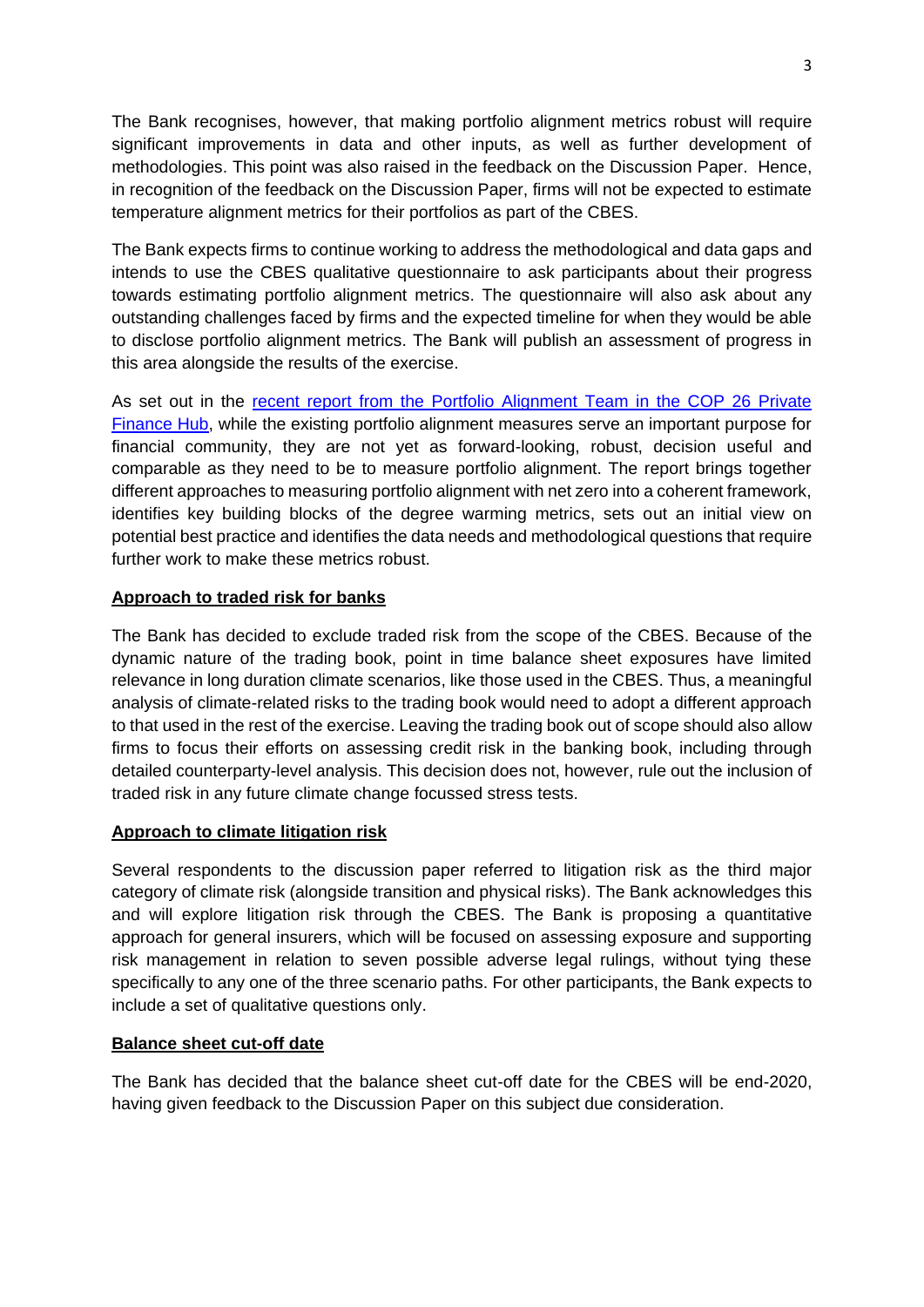## **2. Indicative variable list for CBES scenarios**

**As set out in the Bank's 2019 Discussion Paper, participating firms will be expected to perform financial analysis of their most important individual counterparty exposures using physical and transition risk variables as key inputs** (see accompanying guidance on corporate counterparty-level analysis). A standard macroeconomic modelling exercise will not be sufficient, and understanding how specific climate risks can be damaging to individual counterparties is essential. Engaging directly with counterparties will be crucial.

The Bank intends to provide macroeconomic variable paths but only to the extent that they help firms to stay focussed on the physical and transition risks at a granular level.

## **Consistent with this, the number of variables published by the Bank may vary in each of the three scenarios, depending on their usefulness.**

**Table B sets out a full draft set of variables that the Bank could publish as part of the Climate BES launch in June 2021.** In the Early Policy Action scenario the Bank does not expect the paths of macroeconomic variables to differ much from trend, so they are not expected to have a material impact. By contrast, structural changes to the economy related to the transition from reducing emissions will be crucial. The Late Policy Action scenario will include some macroeconomic disruption, but structural changes will continue to be important. For both those scenarios, physical damages will be part of the scenario. The No Additional Policy Action scenario will involve both macroeconomic changes and physical damages from climate change. Further details about the scenarios are given below.

**The Bank is seeking feedback on which variables are essential in each of the scenarios (even if they stay close to trend), as well as whether there are any omissions from this proposed list which are likely to be crucial in firms' modelling, including at an individual counterparty level**. **The Bank requests feedback from participants by the end of January 2021**.

#### Further detail:

**The same set of variables is applicable to all participating firms**. For banks, the variables must be used to focus on the evolution of credit risk on banking book assets. Insurers must calculate the impact of the scenarios on both assets and best estimate insurance liabilities, as an instantaneous sensitivity analysis on today's balance sheet, in a similar way to the Insurance Climate Stress Test 2019. General Insurers will provide Annual Average Loss (AAL) and 1-in-100 Aggregate Exceedance Probability (AEP) for relevant business lines. Life Insurers will have to extend analysis to liabilities in a way which is consistent with the asset shocks, including policyholder assets and ring-fenced funds.

**As a reminder, the Discussion Paper stated that the BES would not provide every variable that participating firms would need to model the scenarios**. In line with other Bank stress tests, participating firms may have to undertake scenario expansion to extrapolate or interpolate additional scenario variables needed to estimate impacts on individual counterparties. Therefore, feedback from participants should be focussed on identifying variables which are essential in firms' modelling process.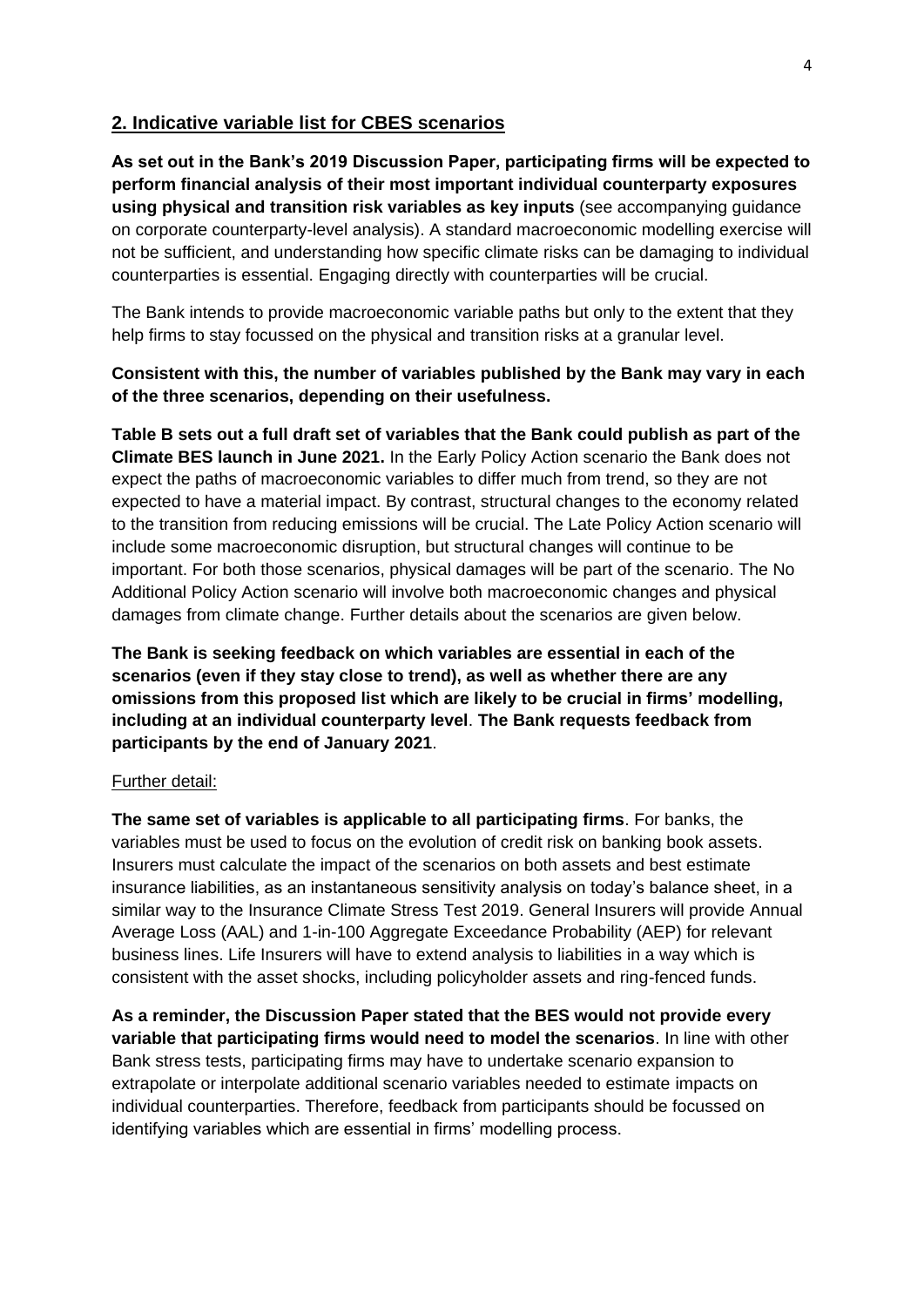To aid in this assessment, a broad narrative of the three climate scenarios to be specified as part of the exercise is provided below:

- **Early Policy Action** (EPA): the transition to a carbon-neutral economy starts early so is more gradual and moderate. Carbon prices and other policies are introduced slowly and the increase in global temperature stays below 2°C, in line with the Paris Agreement. There will be an increase in the frequency and severity of physical perils such as flooding, but the overall level of physical risk remains subdued. The Bank expects the effect on global GDP to be moderate (although there will be some regional variation) and it will be close to trend. There will be significant variation in sectoral Gross Value Added (GVA) paths. Transition policies and sectoral GVA paths will be the key inputs.
- Late Policy Action (LPA): the global climate goal is met but the transition is delayed until 2030 and must be more sudden and substantial to compensate. The Bank expects this to result in a material short-term macro disruption. It is likely to feature a large fall in GDP, as well as falls in property prices, equity prices and changes in interest rates. Transition policies and sectoral GVA paths will continue to be important in this scenario, but macroeconomic paths should also drive results. Physical risks are the same as in the EPA scenario.
- **No additional policy action** (NAPA): no policy action beyond that which has already been enacted is delivered. Thus, the transition is insufficient for the world to meet its climate goal, leading to severe physical risks. This stress will materially lower trend growth rates, especially on a global level, and will affect a range of asset prices. A combination of physical risk and macroeconomic variables will be needed to measure the total impact on firms' balance sheets. Absent a rapid transition, some physical risks will crystallise in the period to 2050, but the most material shocks would occur later in the century. To ensure the NAPA scenario captures these severe risks but avoid lengthening the modelling period, the Bank will calibrate the 30-year scenario based on risks anticipated for the period 2050 to 2080.

**The Bank is considering publishing a narrower set of variables for the EPA scenario, with participants instructed to assume aggregate macroeconomic variables remain close to trend.** The Bank intends to revisit questions related to these variables in February, when participants will be invited to discuss draft data templates, but ahead of that any initial views would be appreciated.

**Where physical variables are a driver of financial impacts, firms will be requested to take into consideration both the mean and the tail of the peril distribution in undertaking their assessment.** This reflects the expectation that climate change will not simply change the average frequency or severity of a peril (e.g. flooding) but rather change the shape of the distribution, often materially impacting the extremes. This is particularly relevant when assessing financial impact to assets from acute events. The Bank will provide firms with physical variable input information that describes part or whole of the peril distribution, permitting firms to expand those accordingly when undertaking the climate assessment. The Bank expects participants to use those variables when undertaking counterparty-level modelling (either in isolation or in conjunction with macro variables as outlined in the accompanying guidance on corporate counterparty-level analysis).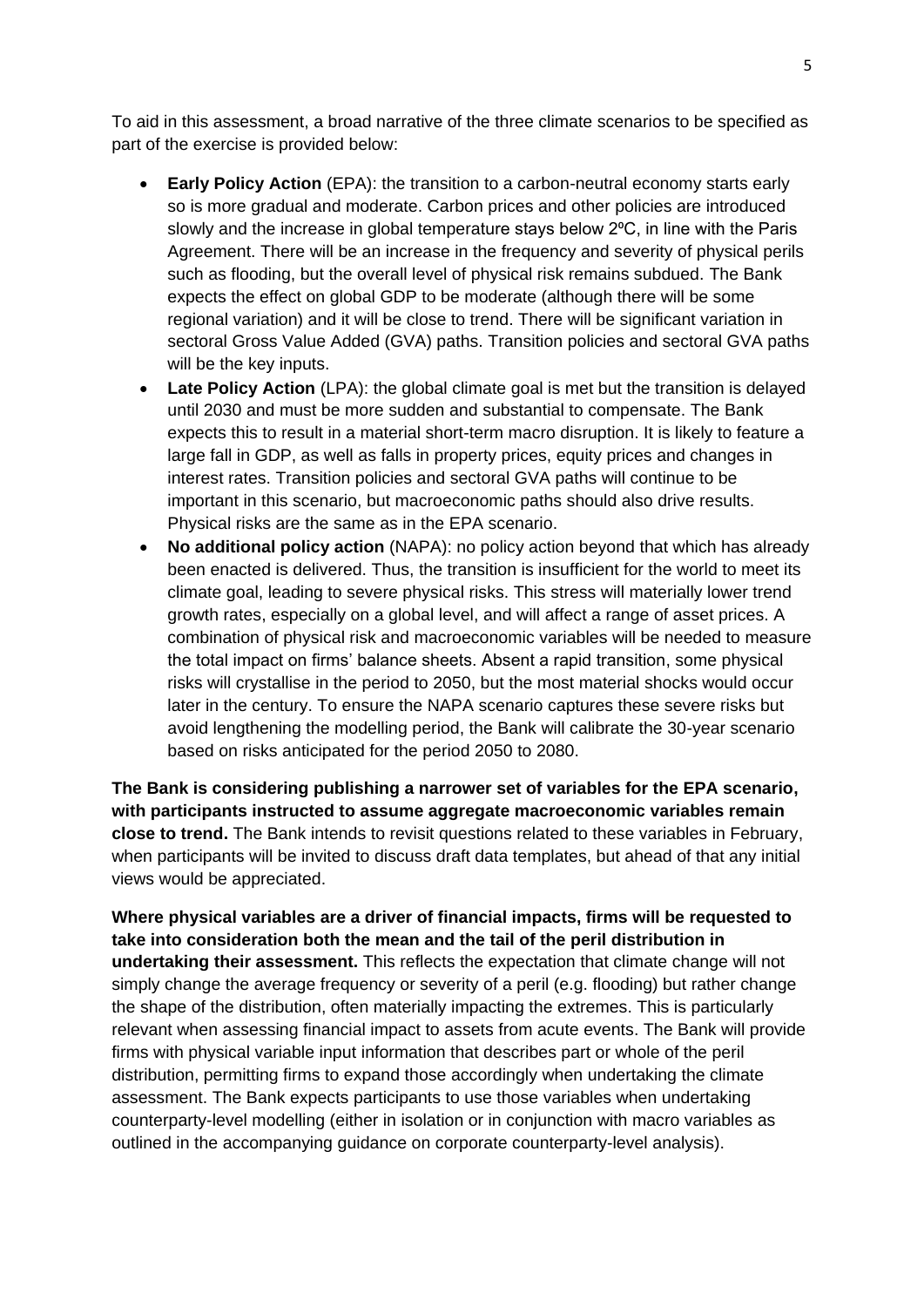#### **# Variable Format** *Macro variables: UK* 1 Real GDP Index 2 UK nominal GDP Index 3 Unemployment  $\frac{1}{8}$ 4 UK CPI Index 5 UK Bank Rate  $\frac{1}{8}$ 6 UK Corporate profits and index 7 Household income 8 Sterling ERI Index 9 Residential property prices Index 10 CRE prices and the contract of the contract of the contract of the contract of the contract of the contract of the contract of the contract of the contract of the contract of the contract of the contract of the contract *Macro variables: International* 11 EA real GDP **Index** 12 France real GDP Index 13 Germany real GDP Index 14 Ireland real GDP Index 15 EA consumer price index Index Index 16 | EA unemployment rate  $\vert\%$ 17 ECB policy rate  $\frac{1}{2}$ 18 EA house price index Index 19 EA CRE index index index 20 US real GDP **Index** 21 US unemployment rate % 22 US policy rate % 23 | US house price index | Index 24 US CRE price index Index 25 China real GDP Index 26 China household income Index<br>27 China house price index Index Index **27 China house price index Index** Index 28 Japan real GDP Index 29 Canada real GDP Index 30 | HK real GDP | Index 31 | HK unemployment | % 32 HK Policy rate  $\sim$  1998 Section 1.1 and 1.1 and 1.1 and 1.1 and 1.1 and 1.1 and 1.1 and 1.1 and 1.1 and 1.1 and 1.1 and 1.1 and 1.1 and 1.1 and 1.1 and 1.1 and 1.1 and 1.1 and 1.1 and 1.1 and 1.1 and 1.1 and 1.1 and 1. 33 | HK CRE prices | Index 34 | HK house price index Index 35 Singapore real GDP Index 36 PPP-weighted Non-China EME real GDP | Index 37 PPP-weighted Rest of World real GDP 38 PPP-weighted World real GDP | Index *Macro variables: Financial markets* 39 Volatility index Index 40 UK equity prices and the set of the set of the set of the set of the set of the set of the set of the set of the set of the set of the set of the set of the set of the set of the set of the set of the set of the set of US equity prices and the state of the state of the state of the state of the state of the state of the state of the state of the state of the state of the state of the state of the state of the state of the state of the st 42 UK government bond yields: 1yr, 5yr, 10yr  $\frac{0}{6}$ 43 US government bond yields: 1yr, 5yr, 10yr  $\frac{0}{0}$ 44 German government bond yields: 1yr, 5yr, 10yr  $\frac{1}{2}$ 45 EME bond yield index 1yr, 5yr, 10yr % 46 Sterling Libor/Sonia swap rates: 3m, 1yr, 5yr, 10yr, 20yr % 47 Euribor swap rates: 3m, 1yr, 5yr, 10yr, 20yr % 48 US dollar Libor swap rates: 3m, 1yr, 5yr, 10yr, 20yr  $\frac{0}{6}$ 49 Sterling IG corporate bond spread (split by rating into AAA, AA, A, BBB and guidance by sector) Basis points 50 Sterling HY corporate bond spread 51 US dollar IG corporate bond spread Basis points<br>52 US dollar HY corporate bond spread Basis points US dollar HY corporate bond spread

#### **Table B Indicative list of variables for the Climate BES**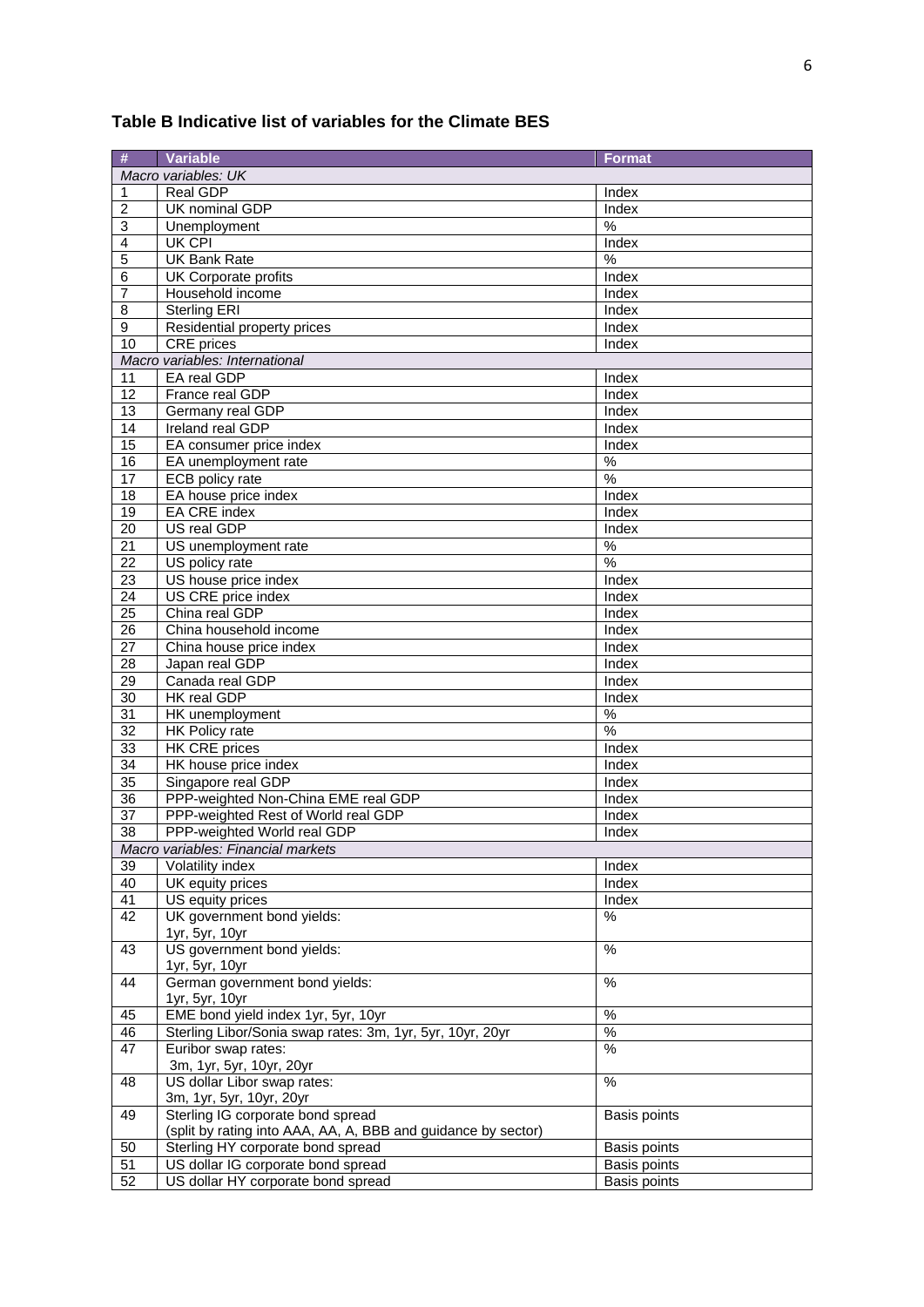| Transition risk variables (split by geographic region where relevant and feasible) |                                                               |                        |
|------------------------------------------------------------------------------------|---------------------------------------------------------------|------------------------|
| 53                                                                                 | GVA by SIC/NACE sector                                        | Index                  |
| 54                                                                                 | Greenhouse gas emissions by sector                            | Mt $CO2$ -equiv/yr     |
| 55                                                                                 | Emissions price (carbon price)                                | US\$                   |
| 56                                                                                 | Cropland                                                      | mln ha                 |
| $\overline{57}$                                                                    | Pasture land (incl. for livestock farming)                    | mln ha                 |
| 58                                                                                 | Primary energy price: Oil                                     | US\$                   |
| 59                                                                                 | Primary energy price: Coal                                    | Index                  |
| 60                                                                                 | Primary energy price: Gas                                     | Index                  |
| 61                                                                                 | Primary energy price: Biomass price                           | Index                  |
| 62                                                                                 | Secondary energy price: Electricity                           | Index                  |
| 63                                                                                 | Secondary energy price: Natural Gas                           | Index                  |
| 64                                                                                 | Total primary energy                                          | EJ/yr                  |
| 65                                                                                 | Primary energy mix: share of coal                             | %                      |
| 66                                                                                 | Primary energy mix: share of gas                              | $\frac{9}{6}$          |
| 67                                                                                 | Primary energy mix: share of oil                              | $\frac{0}{0}$          |
| 68                                                                                 | Primary energy mix: share of nuclear                          | $\%$                   |
| 69                                                                                 | Primary energy mix: share of biomass                          | $\frac{0}{0}$          |
| 70                                                                                 | Primary energy mix: share of non-biomass renewables           | %                      |
| 71                                                                                 | Total energy consumption (final energy)                       | EJ/yr                  |
| 72                                                                                 | Ratio of Electric Vehicle sales to Internal Combustion Engine | $\%$                   |
|                                                                                    | Vehicle sales                                                 |                        |
| 73                                                                                 | Transportation capacity: aviation (freight; passenger)        | Bln tkm/yr; bln pkm/yr |
| 74                                                                                 | Transportation capacity: maritime (freight; passenger)        | Bln tkm/yr; bln pkm/yr |
| 75                                                                                 | Transportation capacity: rail (freight; passenger)            | Bln tkm/yr; bln pkm/yr |
| 76                                                                                 | Transportation capacity: road (freight only)                  | Bln tkm/yr             |
| 77                                                                                 | Government policy: energy efficiency standards for buildings  | [tbd]                  |

| Direct Physical risk variables (split by geographic region where relevant and feasible) $1$ |             |                                                                                                               |
|---------------------------------------------------------------------------------------------|-------------|---------------------------------------------------------------------------------------------------------------|
| 78                                                                                          | Temperature | For the UK, US and Japan the Bank will provide local downscaled                                               |
|                                                                                             |             | climatic model temperature outputs (°C)                                                                       |
|                                                                                             |             | For other regions the Bank will provide an overall temperature (°C)                                           |
| 79                                                                                          | Flood risk  | For the UK, US and Japan the Bank will provide local downscaled                                               |
|                                                                                             |             | climatic model outputs that provide inputs to hydrologic models (e.g.                                         |
|                                                                                             |             | MetOffice UKCP18 projection). The outputs typically are in the form of<br>precipitation intensity (in mm/hr). |
|                                                                                             |             | For other regions that have a material climate signal (Continental                                            |
|                                                                                             |             | Europe, China, Hong Kong, Canada) the Bank will provide hazard data                                           |
|                                                                                             |             | (e.g. undefended fluvial water depth (m) across a range of possible                                           |
|                                                                                             |             | event severities (i.e. probability distributions)).                                                           |
|                                                                                             |             | For all other territories the Bank will provide outputs from ISIMIP5                                          |
|                                                                                             |             | global circulation model that best match the three scenarios and                                              |
|                                                                                             |             | invite firms to expand the precipitation variable projections.                                                |
|                                                                                             |             | To reflect different adaptation scenarios, the Bank will provide                                              |
|                                                                                             |             | participants with assumptions relating to property-level protection                                           |
|                                                                                             |             | and regional flood defences.                                                                                  |
|                                                                                             |             | For banks, the Bank will also provide an estimate of coverage for                                             |
|                                                                                             |             | residential property insurance coverage at UK level.                                                          |

 1 The level of detail specified for each region is preliminary and based on the strength of climate signals as well as the level of UK financial system exposures.